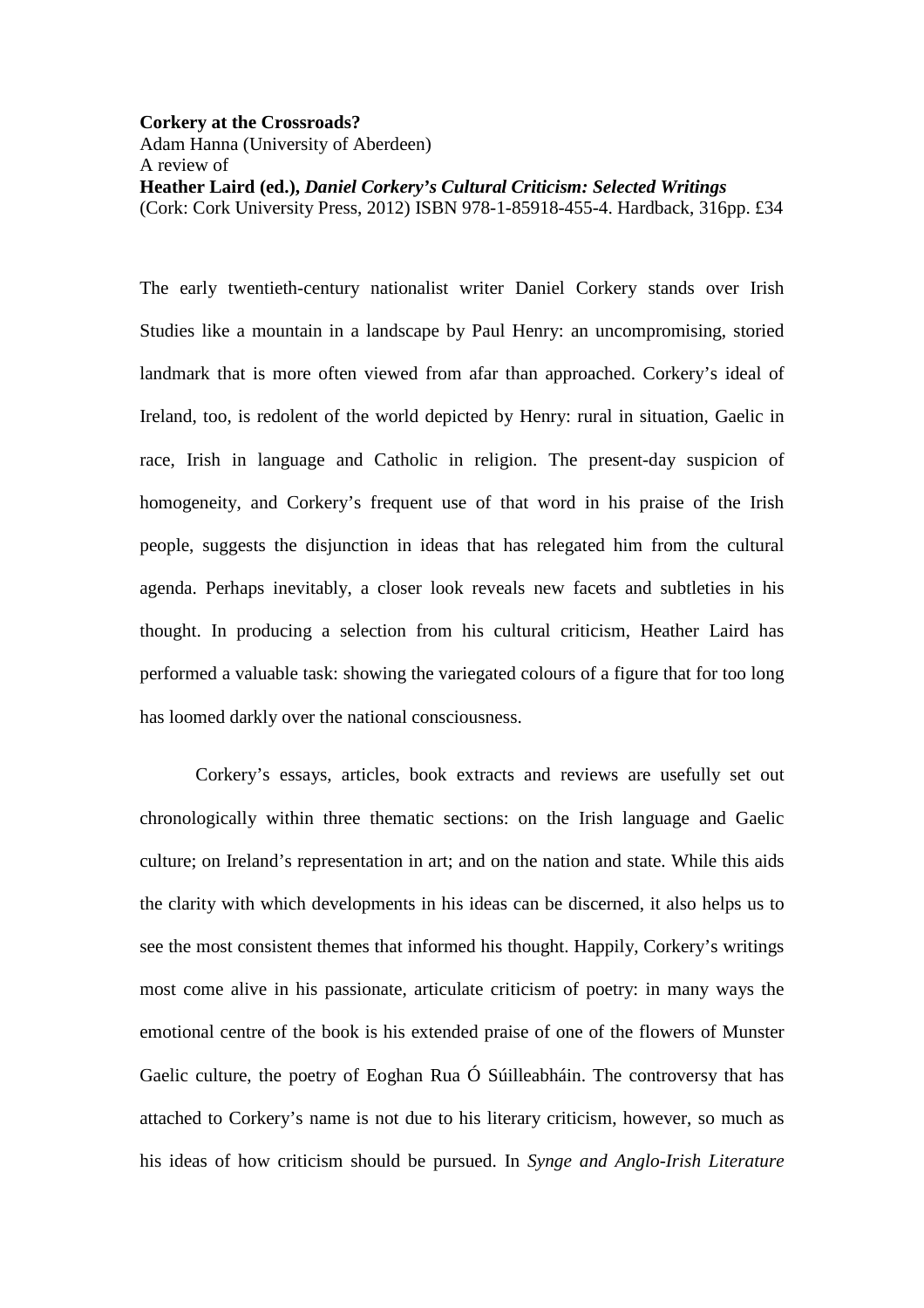(1931), he asserted that the true nature of Ireland could be found in the overlapping of three elements – the Catholic religion, preoccupation with the land and a nationalist outlook. Furthermore, he implicitly argues that an Irish literature in the English language would always lack authenticity. Ideas and people that were connected with Ireland but that lacked proper involvement or insight into one of these national elements were castigated with varying proportions of sorrow and anger as the offence demanded. So Daniel O'Connell is sadly chastised for not promoting the Irish language; Sean O'Casey is mercilessly excoriated for his satirical treatment of nationalists. J. M. Synge is treated with something in between the two for not understanding and therefore traducing the religious sensibilities of the islanders that his plays represented.

 The contemporary response to Corkery can be found in the fourth part of the book, which is reserved for the critical appreciations and antipathies that his work provoked during his lifetime. Although Laird expresses sympathy with Corkery in her introduction, it is a measure of her prioritisation of cultural debate over personal preferences that this final section is largely given over to the case for the prosecution. To summarise the charges: Aodh de Blácam demurred from Corkery's linkage of religion and nationality; P. S. O'Hegarty, too, objected to his separating the constituent inhabitants of Ireland on the grounds of ancestry and religion, and accused Corkery of 'carrying bigotry and intolerance into literature'. Frank O'Connor and Sean O'Faolain shared the concerns of these older writers, and objected not only to the ideas that Corkery prescribed for literature, but to the fact that he presumed to prescribe ideas at all.

 Those who incline in sympathy either towards or away from Corkery will find plenty to challenge what they already think in this lively volume. There are also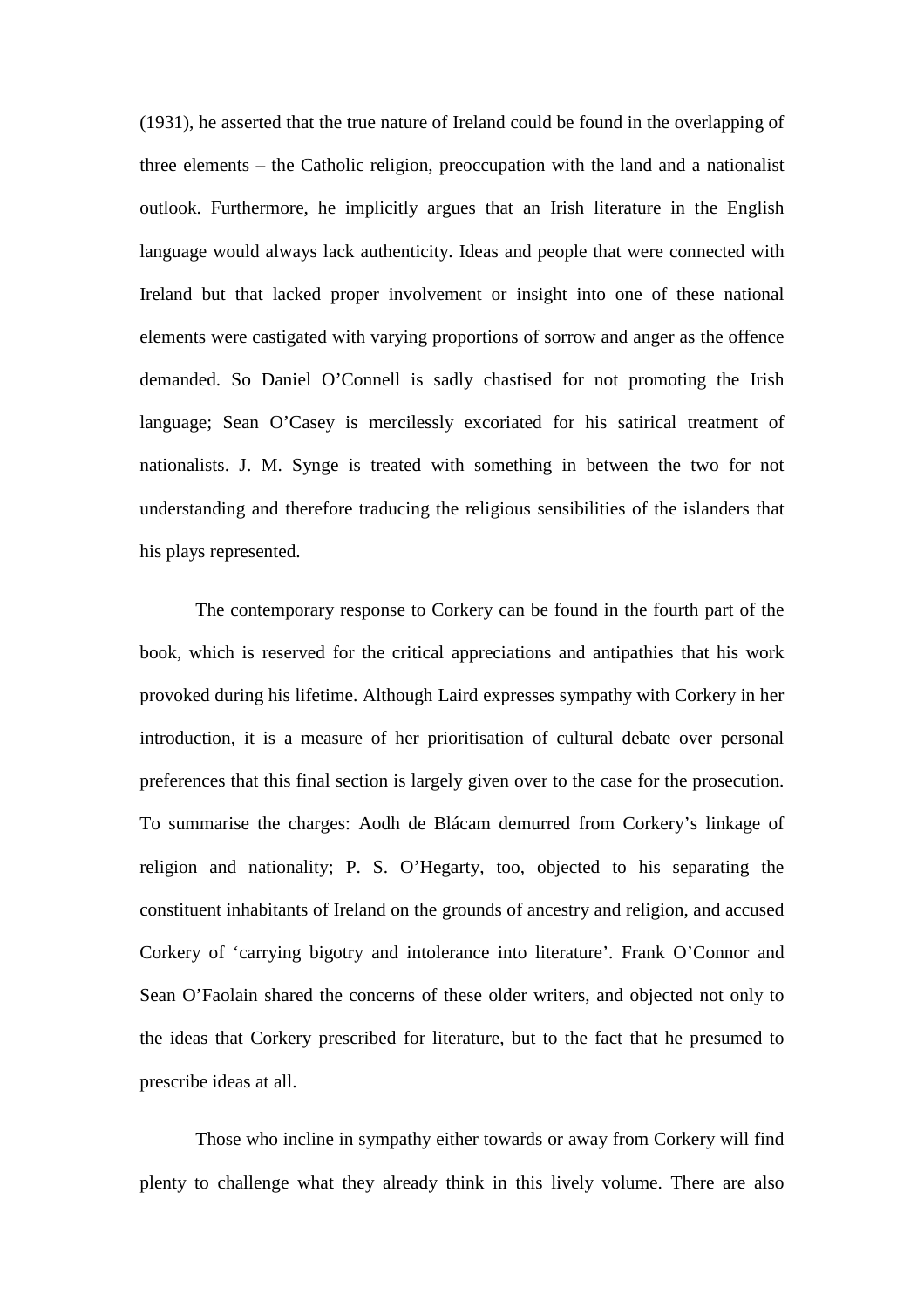several surprises in store for those (both pro- and anti-) who have only come across Corkery's ideas in potted form. For example, though class consciousness is not something normally associated with him, this book shows Corkery to have been highly suspicious of the professional, town-based Catholics who grew in numbers and strength as a class in the nineteenth century. This collection's revelation of Corkery's admiration for political and artistic figures across the religious divide (and his consistent preoccupations with the literature and painting of the world beyond Ireland) also reminds us not to mistake his cultural nationalism for sectarianism and chauvinism. More surprisingly, the thematic structure of the book highlights how his dismissal of the idea that a valid Irish culture could exist outside the Irish language came relatively late in his life. Though he later repudiated the idea, Corkery at one point held up Synge as evidence of the possibility of a genuine Anglo-Irish literature – not colonial but Irish and in English.

 One of the more striking aspects of this book is Corkery's repeated anatomisations of the processes and consequences of mental pain. In his reflections on the cultural state of Ireland it is a constant preoccupation. It justifies the violence that greeted Synge's plays; it is the focus of his descriptions of Irish readers being forced to choose between what they read and the circumstances of their own lives; it frequently forms the basis of his quotations from poetry. These are not the triumphalist tones in which one-paragraph sketches of Corkery have taught us that he spoke. Rather, the writer who comes into view both experienced and identified the exceptionally short distances in Ireland between the circumstances of individual and national life, and was determined to get to the root of the psychological conditions that this brought about.